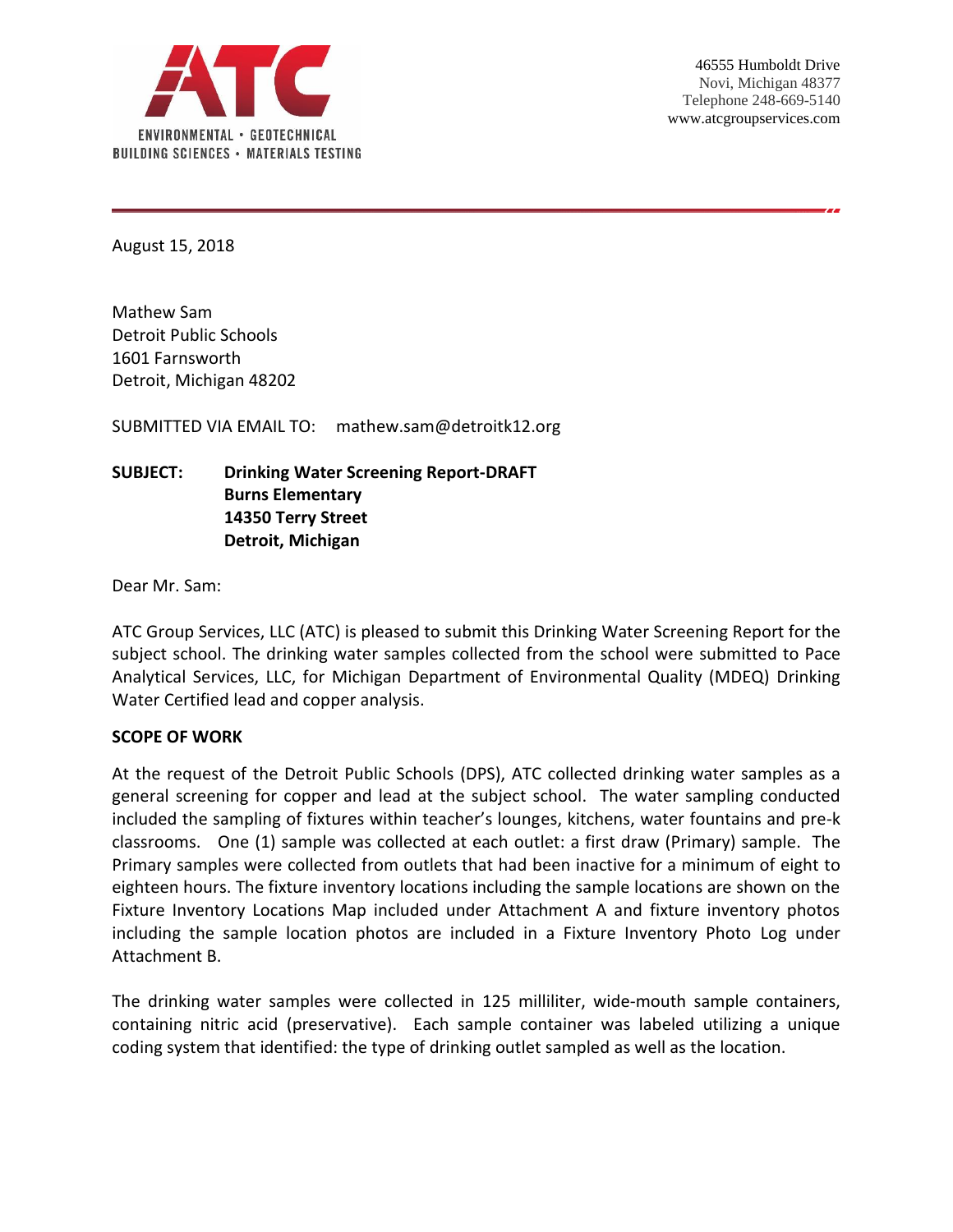

The samples were transported under chain of custody to Pace Analytical Services, LLC, located at 5560 Corporate Exchange Ct. SE Grand Rapids, MI for MDEQ drinking water certified lead and copper analysis, using analytical method EPA 200.8 rev 5.4.

## **FINDINGS**

Analytical results indicate that none of the samples analyzed were above the EPA recommended limits of 15 micrograms per liter (ug/L) for lead. None of the samples analyzed were above the EPA recommended limits of 1300 micrograms per liter (ug/L) for copper. The table below summarizes the analytical results for the samples submitted. The laboratory analytical reports and chain of custody are provided in Attachment C.

| Sample Number | Location                                  | Description                | <b>Total Lead</b><br>(ug/l) | <b>Total Copper</b><br>(ug/l) |
|---------------|-------------------------------------------|----------------------------|-----------------------------|-------------------------------|
| 1-Gym-DWF-1   | Gym                                       | Drinking water<br>fountain | 9.4 ug/L                    | 49.6 ug/L                     |
| 1-HALL-B-2    | <b>Across from Main</b><br>Office         | <b>Bubbler</b>             | $8.6 \text{ ug/L}$          | $15.8 \text{ ug/L}$           |
| $1-HALL-B-3$  | Next to room 120                          | <b>Bubbler Left</b>        | $3.1 \text{ ug/L}$          | $1.7 \text{ ug/L}$            |
| 1-HALL-B-5    | Near room 117                             | <b>Bubbler Left</b>        | $3.5 \text{ ug/L}$          | 8.6 ug/L                      |
| 1-HALL-B-6    | Near room 117                             | <b>Bubbler Right</b>       | $2.0 \text{ ug/L}$          | 8.4 ug/L                      |
| $1-K-KS-9$    | Kitchen                                   | 2 chamber sink             | $<$ 1.0 ug/L                | 138 ug/L                      |
| 1-K-KS-10     | Kitchen                                   | 3 chamber sink             | $<$ 1.0 ug/L                | 109 ug/L                      |
| 1-K-KS-11     | Kitchen                                   | 3 chamber sink             | $1.1 \text{ ug/L}$          | 119 ug/L                      |
| 1-Hall-DWF-13 | Next to exit #14, across<br>from Room 111 | Drinking Water             | $<$ 1.0 ug/L                | 409 ug/L                      |

Table 1 – Water Testing Results (August 3, 2018)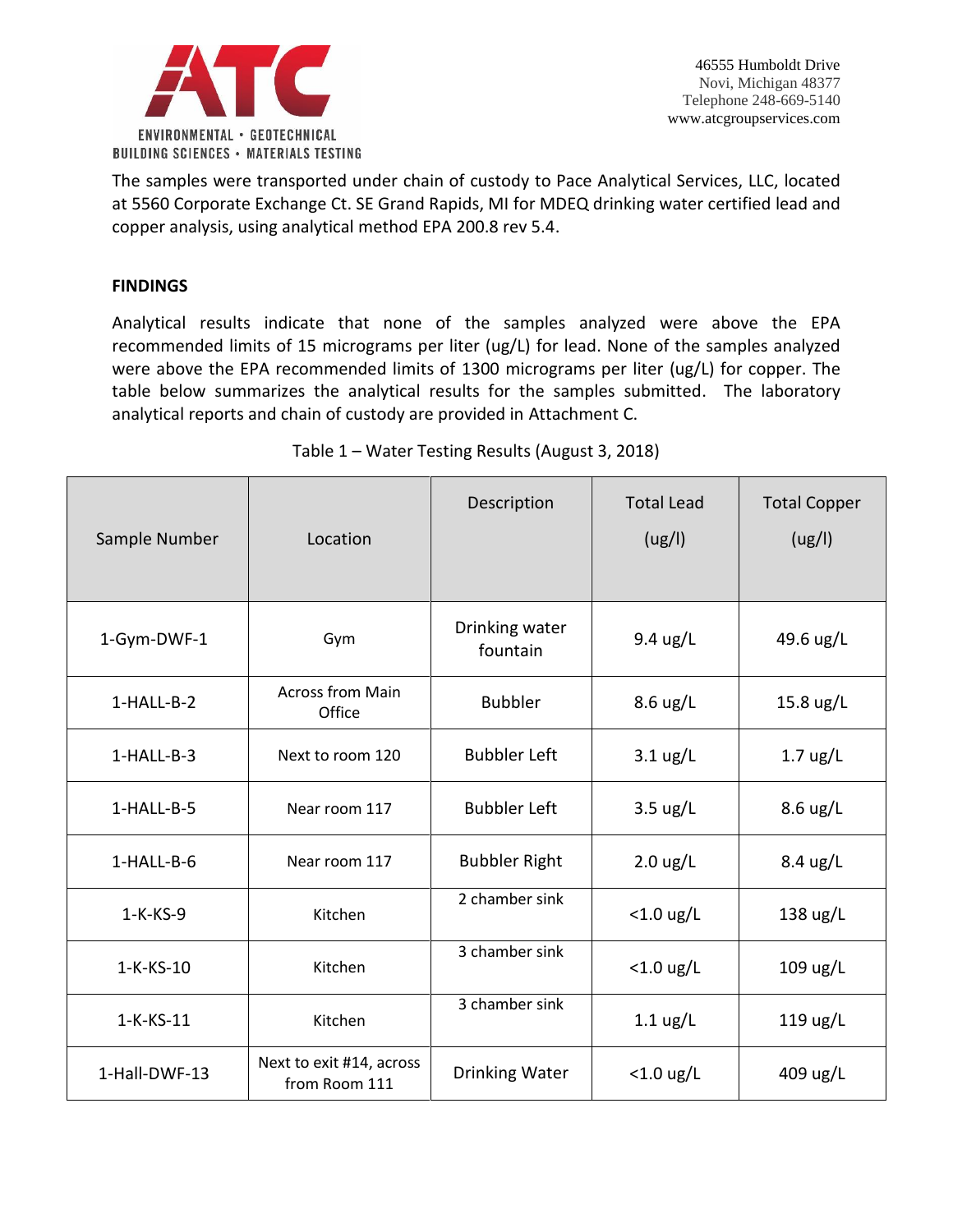

| Sample Number  | Location                            | Description    | <b>Total Lead</b><br>(ug/l) | <b>Total Copper</b><br>(ug/l) |
|----------------|-------------------------------------|----------------|-----------------------------|-------------------------------|
|                |                                     | fountain       |                             |                               |
| $2$ -Hall-B-14 | Next to room 211                    | <b>Bubbler</b> | $10.0 \text{ ug/L}$         | $8.5 \text{ ug/L}$            |
| $2$ -Hall-B-17 | Next to room 220                    | Left           | 4.3 $\mu$ g/L               | $1.7$ ug/L                    |
| $2$ -Hall-B-18 | Next to room 220                    | Right          | $6.9 \text{ ug/L}$          | $1.7 \text{ ug/L}$            |
| $2$ -Hall-B-19 | Across from teacher's<br>lounge 210 | Bubb;ler       | $14.5 \text{ ug/L}$         | $10.8 \text{ ug/L}$           |

## Key: NA - Not Analyzed

ug/L- micrograms per liter /parts per billion (ppb)

Analysis of samples indicates that none of the samples exceed the MCL for lead or copper. See recommendations below.

### **RECOMMENDATIONS**

For drinking water fixtures that exceed the MCL after the initial sampling, ATC recommends the following:

- 1. Implement a plan in accordance with MDEQ Guidance on Drinking Water Sampling for Lead and Copper, April, 2016 Version2; OR
- 2. Remove fixture from service.
- 3. Implement a flush plan for fixtures that exceed the MCL of the initial sample according to MDEQ Guidance and the EPA's 3T's for Reducing Lead in Drinking Water in Schools.

## **LIMITATIONS**

The sampling and analysis completed was: a preliminary screening for lead and copper only, to assess lead and copper concentrations (ug/L) at drinking water outlets in the school designated as high use by DPS, and may not be representative of all drinking water outlets within the school. If lead or copper concentrations were identified above their respective MCL's at any of